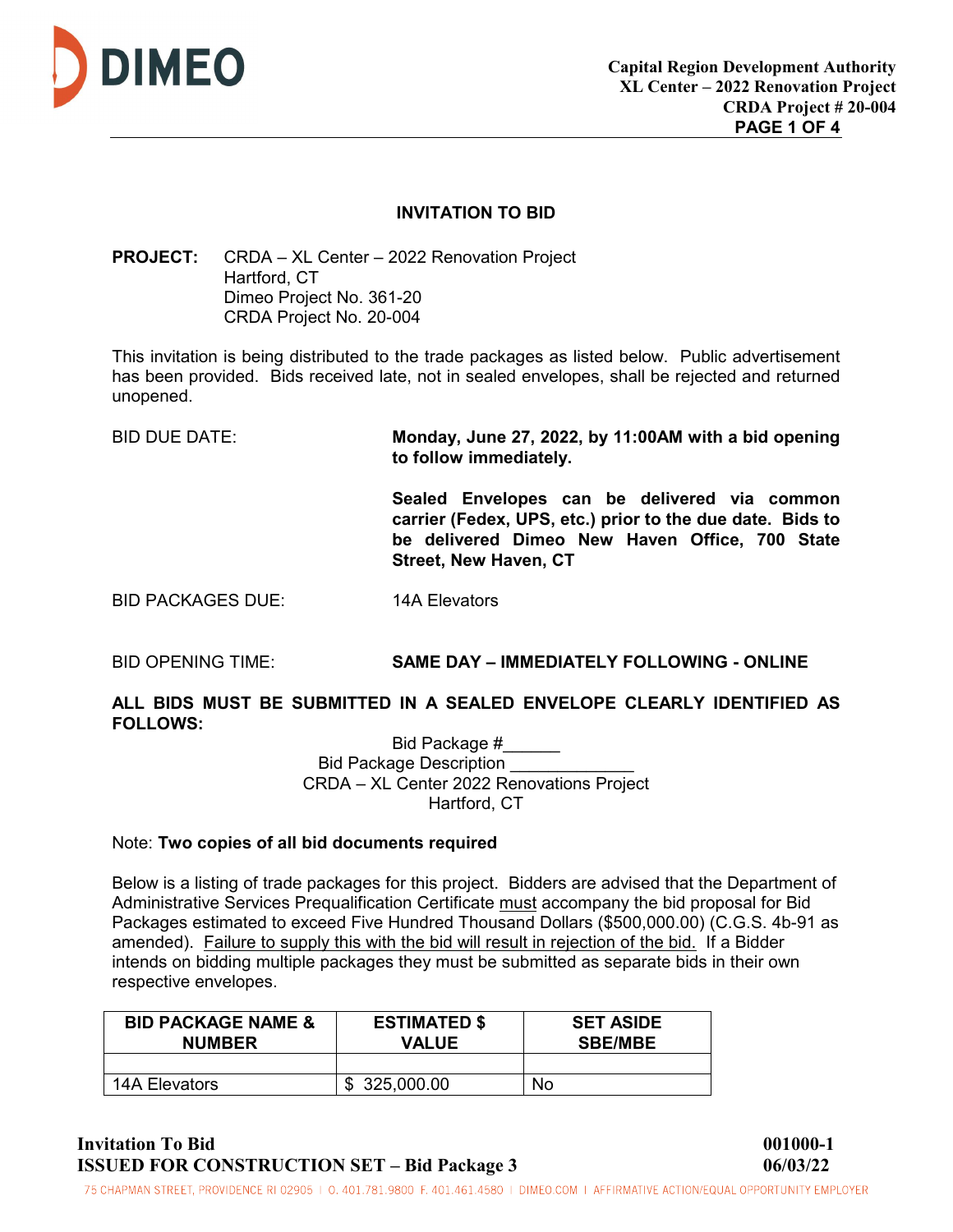

## **Bid Documents**

Drawings, specifications and bid documents will be available on or before **June 3, 2022**, on Dimeo's project ftp site. Please go to [www.dimeo.com,](http://www.dimeo.com/) under the PROCUREMENT link at the bottom of the web page, which will take you to the Building Connected ftp site, under the project name above.

All addenda, RFI's and bid information will be posted periodically during the bid process so please check often.

RFI's are due on or before **Wednesday, June 15, 2022 at 2PM**. RFI's should be emailed to [kfarley@dimeo.com.](mailto:kfarley@dimeo.com) RFI Log will be posted on bidder's site as an Addendum periodically.

Drawings and specifications can also be purchased through Joseph Merritt & Company. Phone 401-272-9060 [email-rcairo@merrittgraphics.com](mailto:email-rcairo@merrittgraphics.com)

## **Set-Aside Participation**

Bid Packages marked as "Set-Aside" are intended to be bid direct by only CT state certified SBE/MBE companies. If the package required a prequalification, only those approved bidders can provide pricing.

#### **Prime Subcontractor Participation**

Bid Packages not listed as Set-Aside above must include a minimum of 30% of the awarded contract value to certified SBE companies and a minimum of 10% of their awarded contract value to certified MBE companies. The subcontractors are responsible for ensuring the SBE/MBE firms that have been selected are eligible contractors and submit an Affirmative Action Plan to CHRO detailing their good faith efforts and processes for selecting these MBE/SBE companies.

#### **Bid Security**

As security, each bid must be accompanied by a bid bond or certified check in an amount which shall be Ten Percent (10%) of any bid for work with an estimated value of at least Fifty Thousand Dollars (\$50,000.00). If the bidder is a small contractor or minority business enterprise pursuant to Connecticut General Statutes Section 4a-60g, it may provide in lieu of a bid bond, a letter of credit in an amount equal to Ten Percent (10%) of the bid if the estimated value is less than one hundred thousand dollars and in an amount equal to Twenty-Five Percent (25%) if the estimated value is one hundred thousand dollars or greater.

#### **Payment and Performance Bonding Requirements**

Performance and Labor and Material Bonds to be furnished by the bidder awarded the subcontract shall be an amount not less than 100% of the contract price. Payment and performance bonds will be required from all subcontractors, except that in accordance with Connecticut General Statutes Sections 49-41, et. seq., the following restrictions apply:

A Payment Bond shall not be required to be furnished in relation to any sub-bid in which the total estimated cost of labor and materials under the contract to which the sub-bid is submitted is less than One Hundred Thousand Dollars (\$100,000.00).

**Invitation To Bid 001000-2 ISSUED FOR CONSTRUCTION SET – Bid Package 3 06/03/22** 

75 CHAPMAN STREET, PROVIDENCE RI 02905 | 0. 401.781.9800 F. 401.461.4580 | DIMEO.COM | AFFIRMATIVE ACTION/EQUAL OPPORTUNITY EMPLOYER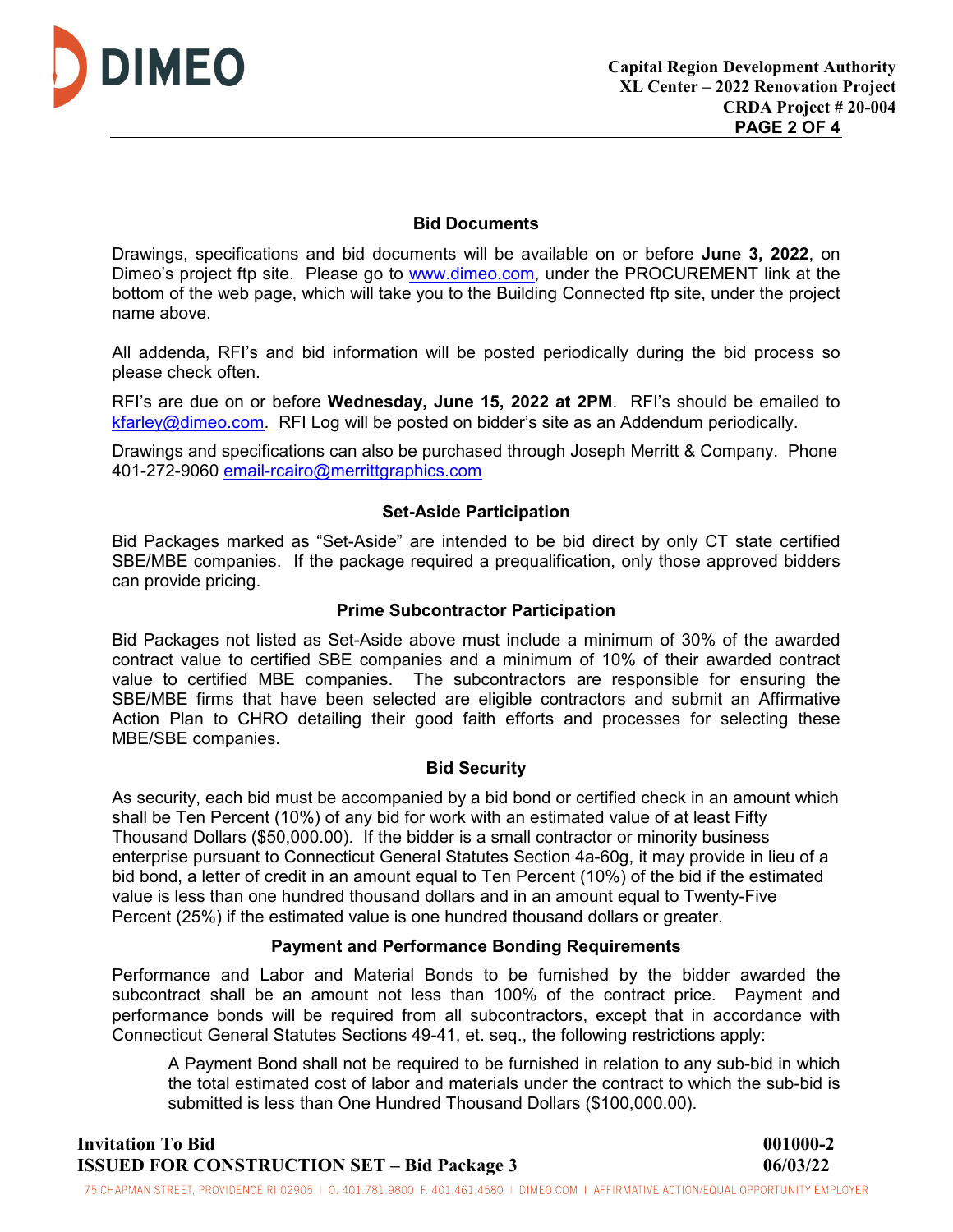

A Performance Bond shall not be required to be furnished in relation to any sub-bid in which the total estimated cost of labor and materials under the contract to which the sub-bid is submitted is less than Fifty Thousand Dollars (\$50,000.00).

If the bidder is a small contractor or minority business enterprise pursuant to Connecticut General Statutes Section 4a-60g, it may provide in lieu of a Payment of Performance bond, a letter of credit in an amount equal to Ten Percent (10%) of the bid if the estimated value of the contract for which the bid is submitted is less than one hundred thousand dollars and in amount equal to Twenty-Five Percent (25%) if the estimated value of such contract is One Hundred Thousand Dollars (\$100,000.00).

## **Bidder Question Procedure**

All technical and bid questions must be in writing (not phoned) via email to Dimeo Construction Company, attn: Kristin Farley at kfarley@dimeo.com. No questions shall be accepted after **Friday, May 6, 2022 at 2PM.** Answers will be responded via addenda issued to all bidders and posted on Dimeo's ftp site.

All bidders must utilize the specified manufacturers or vendors. Any requests for substitutions must be submitted in writing no later than the Request for Information (RFI) deadline indicated above. Acceptance or rejection of a substitution will be issued to all bidders via addendum.

## **Additional Information**

| <b>Contract Time</b><br>Allowed: | All bidders must guarantee their proposal for (120) days from the<br>time of submittal.                                                                                                                                                                                                                                                                                                                                                                                                                                                                                                                                                                                 |          |
|----------------------------------|-------------------------------------------------------------------------------------------------------------------------------------------------------------------------------------------------------------------------------------------------------------------------------------------------------------------------------------------------------------------------------------------------------------------------------------------------------------------------------------------------------------------------------------------------------------------------------------------------------------------------------------------------------------------------|----------|
| <b>Liquidated Damages:</b>       | Not Applicable                                                                                                                                                                                                                                                                                                                                                                                                                                                                                                                                                                                                                                                          |          |
| <b>Prevailing Wage</b><br>Rates: | Prevailing wages are required on this project, in accordance with the<br>schedule provided in the bid documents, pursuant to Connecticut<br>General Statutes Section 31-53 (a) through (h), as amended.                                                                                                                                                                                                                                                                                                                                                                                                                                                                 |          |
|                                  | Each subcontractor who is awarded a contract shall be subject to<br>provisions of the Connecticut General Statutes, Section 31-55a<br>concerning annual adjustments to prevailing wages.                                                                                                                                                                                                                                                                                                                                                                                                                                                                                |          |
|                                  | Wage Rates will be posted each July 1 <sup>st</sup> on the Department of Labor<br>website: www.ctdol.state.ct.us Such prevailing wage adjustment shall<br>not be considered a matter for any contract amendment.                                                                                                                                                                                                                                                                                                                                                                                                                                                        |          |
|                                  | The wages paid on an hourly basis to any mechanic, laborer or workman<br>employed upon the work herein contracted to be done and the amount of<br>payment or contribution paid or payable on behalf of each such<br>employee to any employee welfare fund, as defined in subsection (h) of<br>section 31-53 of the Connecticut General Statutes, shall be at a rate<br>equal to the rate customary or prevailing for the same work in the same<br>trade or occupation in the town in which such public works project is<br>being constructed. Any subcontractor who is not obligated by agreement<br>to make payment or contribution on behalf of such employees to any |          |
| <b>Invitation To Bid</b>         |                                                                                                                                                                                                                                                                                                                                                                                                                                                                                                                                                                                                                                                                         | 001000-3 |
|                                  |                                                                                                                                                                                                                                                                                                                                                                                                                                                                                                                                                                                                                                                                         |          |

# **ISSUED FOR CONSTRUCTION SET – Bid Package 3** 06/03/22

75 CHAPMAN STREET, PROVIDENCE RI 02905 | 0.401.781.9800 F. 401.461.4580 | DIMEO.COM | AFFIRMATIVE ACTION/EQUAL OPPORTUNITY EMPLOYER